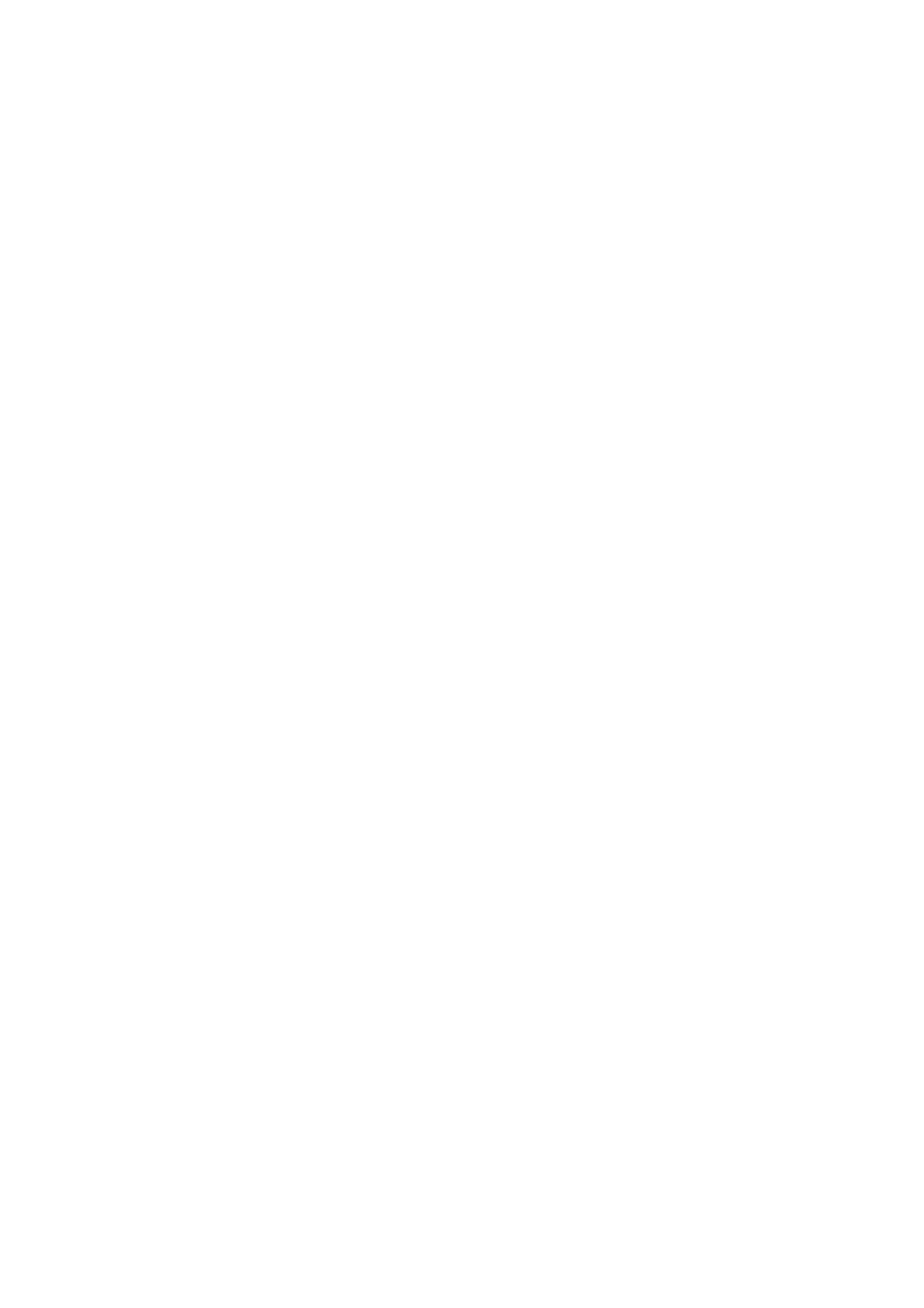## **ANNEX**

## **GUIDANCE ON PROVISION OF THE SHIP SECURITY ALERT SYSTEM**

1 Regulation 6 of SOLAS chapter XI-2 requires ships to be provided with a ship security alert system. Section A/9 of the International Ship and Port Facility Security (ISPS) Code requires ships to carry a ship security plan. Performance standards for ship security alert systems are given in resolution MSC.147(77). This Circular gives guidance on the design of ship security alert systems provided to comply with the SOLAS regulation.

2 The intent of the ship security alert system is to send a covert signal or message from a ship which will not be obvious to anyone on the ship who is not aware of the alert mechanism. It is of use therefore in circumstances where a ship wishes to inform a person ashore of a problem with a minimum number of the persons onboard aware of the action. The procedures for the security alert are agreed with the ship's Administration as part of the ship security plan and ideally should be individual to the ship. It is not intended that the ship security alert procedures should be to an internationally agreed standard or conform to any particular format for all ships.

- 3 Possible methods of achieving the alert are as follows:
	- .1 a system may employ proprietary tracking equipment provided by traffic service providers. The ship then carries a concealed equipment box working over a satellite system on its upper deck which transmits a position report at, typically, 6-hourly intervals. Interruption of power to the equipment or arming of the equipment by means of sensors or manual buttons causes the equipment to transmit a different format of position report. The tracking service providers monitor the transmission reports and inform the Company when the transmission format changes;
	- .2 a system may utilise modifications of GMDSS equipment.\* Some GMDSS equipment is not very suitable for modification as it is optimised for "all station" calling and may involve manual setting of frequencies etc and provides confirmation on the ship of messages sent. In these types of systems the ship security alert contains identifiers to ensure that it is not possible to confuse it with a GMDSS distress, urgency or safety alert; and
	- .3 a system may utilise the exchange of messages containing key words between a ship and, typically, the Company. These messages may be by speech or data communications. Ship equipment which may be used includes cellular phones in coastal areas and satellite services away from coastal areas. It may be possible to use GMDSS VHF/MF/HF equipment in areas where there are coastal facilities for receiving addressed calls.

This list is not intended as exhaustive and is not intended to inhibit future developments.

 $\overline{a}$ \* Inmarsat is developing modifications to existing equipment that will allow for this service to be implemented.